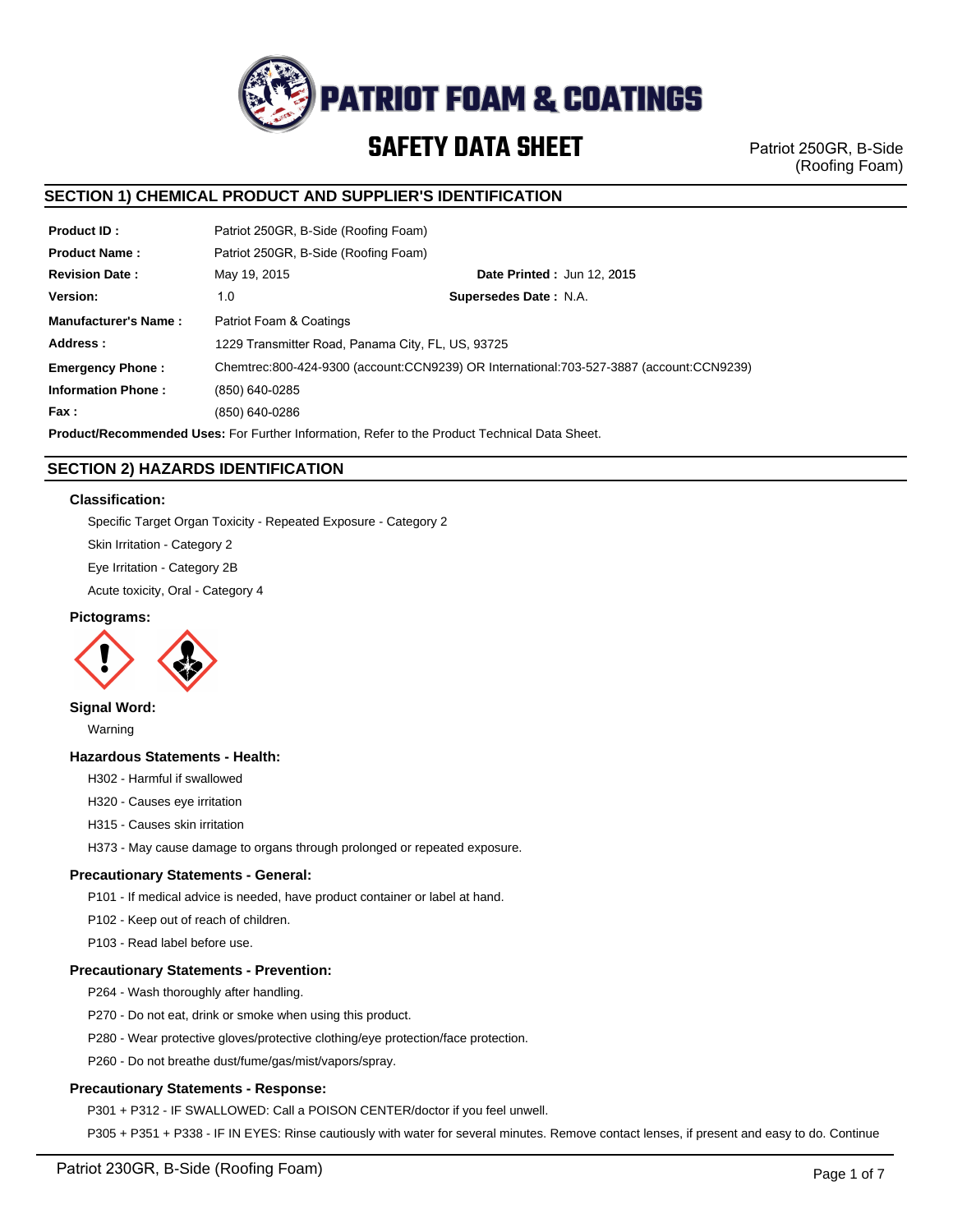rinsing.

P337 + P313 - If eye irritation persists: Get medical advice/attention.

P302 + P352 - IF ON SKIN: Wash with plenty of water.

P321 - Specific treatment (see section 4 on this SDS).

P332 + P313 - If skin irritation occurs: Get medical advice/attention.

P362 + P364 - Take off contaminated clothing. And wash it before reuse.

P314 - Get Medical advice/attention if you feel unwell.

# **Precautionary Statements - Storage:**

No precautionary statement available.

### **Precautionary Statements - Disposal:**

P501 - Dispose of contents/ container to an approved waste disposal plant.

## **SECTION 3) COMPOSITION / INFORMATION ON INGREDIENTS**

| . .          |                                |                   |
|--------------|--------------------------------|-------------------|
| <b>CAS</b>   | <b>Chemical Name</b>           | % by Weight       |
| 0000111-46-6 | DIETHYLENE GLYCOL              | $11.0\% - 21.0\%$ |
| 0052019-35-9 | POLYMER WITH MANNICH BASE      | 10.0% - 19.0%     |
| 0000460-73-1 | HFC-245FA                      | $5.0\% - 8.0\%$   |
| 0000098-94-2 | <b>DIMETHYLCYCLOHEXYLAMINE</b> | $1.3\% - 2.2\%$   |
| 0000108-01-0 | <b>DIMETHYLETHANOLAMINE</b>    | $1.3\% - 2.2\%$   |
| 0000107-21-1 | ETHYLENE GLYCOL                | Trace             |
|              |                                |                   |

# **SECTION 4) FIRST-AID MEASURES**

## **Inhalation:**

Remove source of exposure or move person to fresh air and keep comfortable for breathing. If experiencing respiratory symptoms: Call a POISON CENTER/doctor. If breathing is difficult, trained personnel should administer emergency oxygen if advised to do so by the POISON CENTER/doctor.

If exposed/feel unwell/concerned: Call a POISON CENTER/doctor.

### **Skin Contact:**

Take off contaminated clothing, shoes and leather goods (e.g. watchbands, belts). Gently blot or brush away excess product. Wash with plenty of lukewarm, gently flowing water for a duration of 15-20 minutes. If skin irritation or rash occurs: Get medical advice/attention. Wash contaminated clothing before re-use or discard.

If exposed or concerned: Get medical advice/attention.

#### **Eye Contact:**

Avoid direct contact. Wear chemical protective gloves, if necessary.

Rinse eyes cautiously with lukewarm, gently flowing water for several minutes, while holding the eyelids open. Remove contact lenses, if present and easy to do. Continue rinsing for 15-20 minutes. Take care not to rinse contaminated water into the unaffected eye or onto the face. If eye irritation persists: Get medical advice/attention.

### **Ingestion:**

Rinse mouth. Do NOT induce vomiting. Immediately call a POISON CENTER/doctor. If vomiting occurs naturally, lie on your side, in the recovery position.

If exposed or concerned: Get medical advice/attention.

## **SECTION 5) FIRE-FIGHTING MEASURES**

#### **Suitable Extinguishing Media:**

Dry chemical, foam, carbon dioxide is recommended. Water spray is recommended to cool or protect exposed materials or structures. Carbon dioxide can displace oxygen. Use caution when applying carbon dioxide in confined spaces. Simultaneous use of foam and water on the same surface is to be avoided as water destroys the foam. Sand or earth may be used for small fires only.

#### **Specific Hazards in Case of Fire:**

Heated containers may build up pressure and rupture violently. Therefore, use cold water to cool fire-exposed containers.

#### **Fire-fighting Procedures:**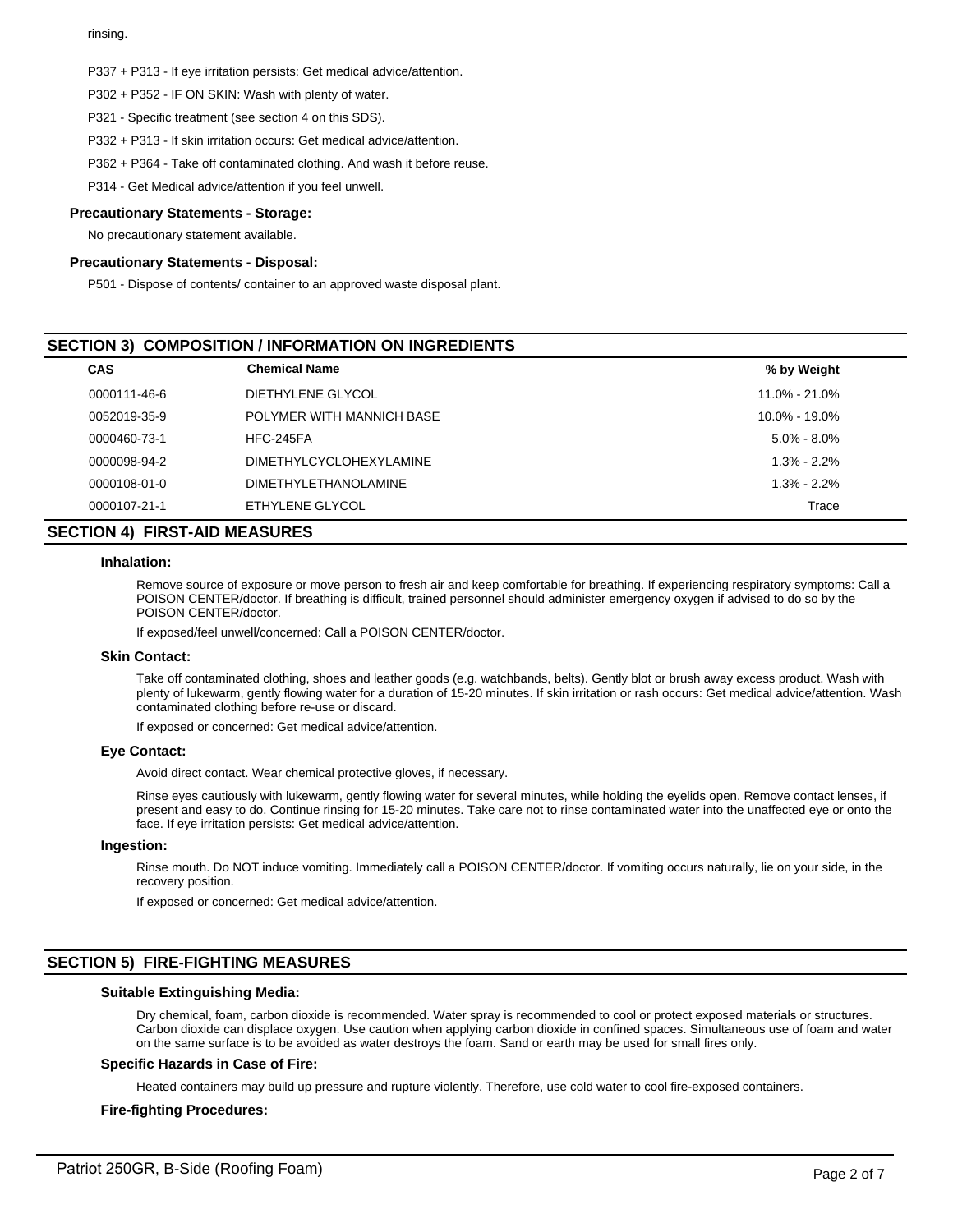Isolate immediate hazard area and keep unauthorized personnel out. Stop spill/release if it can be done safely. Move undamaged containers from immediate hazard area if it can be done safely. Water spray may be useful in minimizing or dispersing vapors and to protect personnel. Water may be ineffective but can be used to cool containers exposed to heat or flame. Caution should be exercised when using water or foam as frothing may occur, especially if sprayed into containers of hot, burning liquid.

Dispose of fire debris and contaminated extinguishing water in accordance with official regulations.

#### **Special Protective Actions:**

Wear NIOSH approved self-contained breathing apparatus in positive pressure mode with full-face piece. Boots, gloves (neoprene), goggles, and full protective clothing are also required.

Care should always be exercised in dust/mist areas.

# **SECTION 6) ACCIDENTAL RELEASE MEASURES**

### **Emergency Procedure:**

ELIMINATE all ignition sources (no smoking, flares, sparks or flames in immediate area).

Do not touch or walk through spilled material.

Isolate hazard area and keep unnecessary people away. Remove all possible sources of ignition in the surrounding area. Notify authorities if any exposure to the general public or the environment occurs or is likely to occur.

If spilled material is cleaned up using a regulated solvent, the resulting waste mixture may be regulated.

### **Recommended Equipment:**

Positive pressure, full-face piece self-contained breathing apparatus(SCBA), or positive pressure supplied air respirator with escape SCBA (NIOSH approved).

#### **Personal Precautions:**

Avoid breathing vapors. Avoid contact with skin, eyes or clothing. Do not touch damaged containers or spilled materials unless wearing appropriate protective clothing.

#### **Environmental Precautions:**

Stop spill/release if it can be done safely. Prevent spilled material from entering sewers, storm drains, other unauthorized drainage systems and natural waterways by using sand, earth, or other appropriate barriers.

## **Methods and Materials for Containment and Cleaning up:**

Contain and absorb large spillages onto an inert, non-flammable adsorbent carrier (such as earth or sand). Shovel into open-top drums or plastic bags for further decontamination, if necessary. Wash the spillage area clean with liquid decontaminate. Remove and properly dispose of residues. Notify applicable government authorities if release is reportable.

# **SECTION 7) HANDLING AND STORAGE**

#### **General:**

Wash hands after use. Do not get in eyes, on skin or on clothing. Do not breathe vapors or mists. Use good personal hygiene practices. Eating, drinking and smoking in work areas is prohibited. Remove contaminated clothing and protective equipment before entering eating areas.

#### **Ventilation Requirements:**

Use only with adequate ventilation to control air contaminants to their exposure limits. The use of local ventilation is recommended to control emissions near the source.

### **Storage Room Requirements:**

Keep container(s) tightly closed and properly labeled. Store in cool, dry, well-ventilated areas away from heat, direct sunlight, strong oxidizers and any incompatibilities. Store in approved containers and protect against physical damage. Keep containers securely sealed when not in use. Indoor storage should meet OSHA standards and appropriate fire codes. Containers that have been opened must be carefully resealed to prevent leakage. Empty container retain residue and may be dangerous. Use non-sparking ventilation systems, approved explosion-proof equipment and intrinsically safe electrical systems in areas where this

product is used and stored.

Ground and bond containers and receiving equipment. Avoid static electricity by grounding.

Do not cut, drill, grind, weld, or perform similar operations on or near containers. Do not pressurize containers to empty them. Ground all structures, transfer containers and equipment to conform to the national electrical code. Use procedures that prevent static electrical sparks. Static electricity may accumulate and create a fire hazard.

Ideal storage temperature is 50-75°F.

# **SECTION 8) EXPOSURE CONTROLS/PERSONAL PROTECTION**

# **Eye Protection:**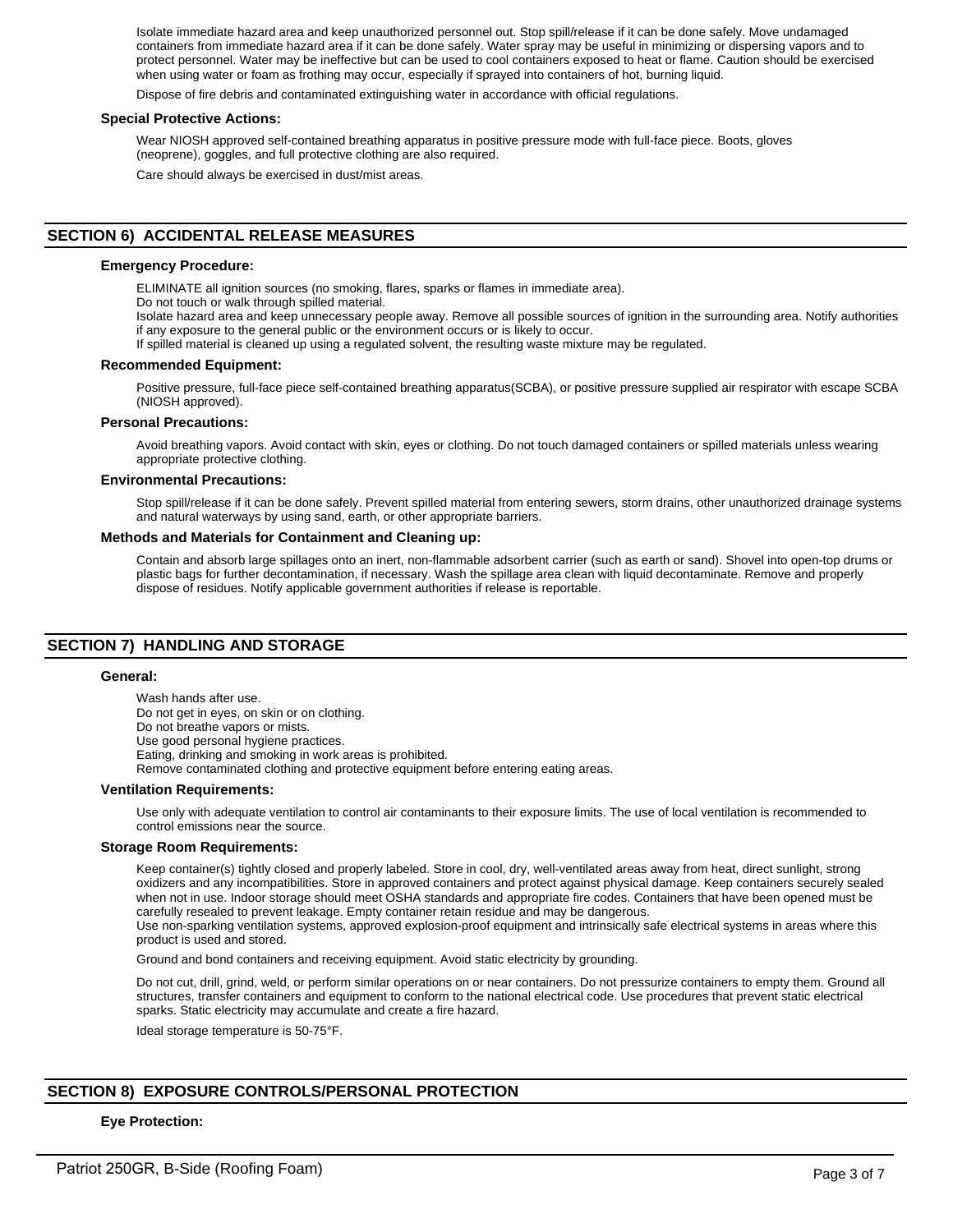Wear eye protection with side shields or goggles. Wear indirect-vent, impact and splash resistant goggles when working with liquids. If additional protection is needed for entire face, use in combination with a face shield.

### **Skin Protection:**

Use of gloves approved to relevant standards made from the following materials may provide suitable chemical protection: PVC, neoprene or nitrile rubber gloves. Suitability and durability of a glove is dependent on usage, e.g. frequency and duration of contact, chemical resistance of glove material, glove thickness, dexterity. Always seek advice from glove suppliers. Contaminated gloves should be replaced. Use of an apron and over- boots of chemically impervious materials such as neoprene or nitrile rubber is recommended to avoid skin sensitization. The type of protective equipment must be selected according to the concentration and amount of the dangerous substance at the specific workplace. Launder soiled clothes or properly disposed of contaminated material, which cannot be decontaminated.

Depending on conditions of use, additional protection may be required such as apron, arm covers, or full body suit. Wash contaminated clothing before re-wearing.

### **Respiratory Protection:**

If airborne concentrations exceed or are expected to exceed the TLV, use MSHA/NIOSH approved positive pressure supplied pressure supplied air respiratory with a full face piece or an air supplied hood. For emergencies, use a positive pressure self-contained breathing apparatus.

# **Appropriate Engineering Controls:**

Provide exhaust ventilation or other engineering controls to keep the airborne concentrations of vapors below their respective threshold limit value.

| Chemical Name   | OSHA<br>TWA<br>(ppm) | OSHA<br>TWA<br>(mg/m3) | <b>OSHA</b><br><b>STEL</b><br>(ppm) | OSHA<br>STEL<br>(mg/m3) | OSHA-<br>Tables-<br>Z1,2,3 | <b>OSHA</b><br>Carcinogen | OSHA<br>Skin<br>designation | <b>NIOSH</b><br>TWA<br>(ppm) | <b>NIOSH</b><br>TWA<br>(mg/m3) | <b>NIOSH</b><br>STEL<br>(ppm) | <b>NIOSH</b><br>STEL<br>(mg/m3) | <b>NIOSH</b><br>Carcinogen |
|-----------------|----------------------|------------------------|-------------------------------------|-------------------------|----------------------------|---------------------------|-----------------------------|------------------------------|--------------------------------|-------------------------------|---------------------------------|----------------------------|
| ETHYLENE GLYCOL |                      |                        |                                     |                         |                            |                           |                             |                              |                                |                               |                                 |                            |
| HFC-245FA       |                      | 2.5                    |                                     |                         |                            |                           |                             |                              |                                |                               |                                 |                            |

| Chemical Name   | ACGIH<br>TWA<br>(ppm) | ACGIH<br><b>TWA</b><br>(mg/m3) | ACGIH<br><b>STEL</b><br>(ppm) | ACGIH<br><b>STEL</b><br>(mg/m3) |
|-----------------|-----------------------|--------------------------------|-------------------------------|---------------------------------|
| ETHYLENE GLYCOL |                       |                                |                               | C <sub>100</sub>                |
| HFC-245FA       |                       | 2.5                            |                               |                                 |

# **SECTION 9) PHYSICAL AND CHEMICAL PROPERTIES**

## **Physical and Chemical Properties**

| Density                      | 10.00 lb/gal           |
|------------------------------|------------------------|
| <b>Specific Gravity</b>      | 1.20                   |
| <b>VOC Regulatory</b>        | $0.00$ lb/gal          |
| VOC Part A & B Combined      | N.A.                   |
| Appearance                   | Light Brown Liquid     |
| Odor Threshold               | N.A.                   |
| <b>Odor Description</b>      | <b>Slight Ethereal</b> |
| pH                           | N.A.                   |
| <b>Water Solubility</b>      | N.A.                   |
| Flammability                 | N/A                    |
| Flash Point Symbol           | N.A.                   |
| Flash Point                  | 149 °C                 |
| Viscosity                    | N.A.                   |
| Lower Explosion Level        | N.A.                   |
| <b>Upper Explosion Level</b> | N.A.                   |
| Vapor Pressure               | N.A.                   |
| Vapor Density                | Heavier than air       |
| <b>Freezing Point</b>        | N.A.                   |
| <b>Melting Point</b>         | N.A.                   |
| Low Boiling Point            | 15 °C                  |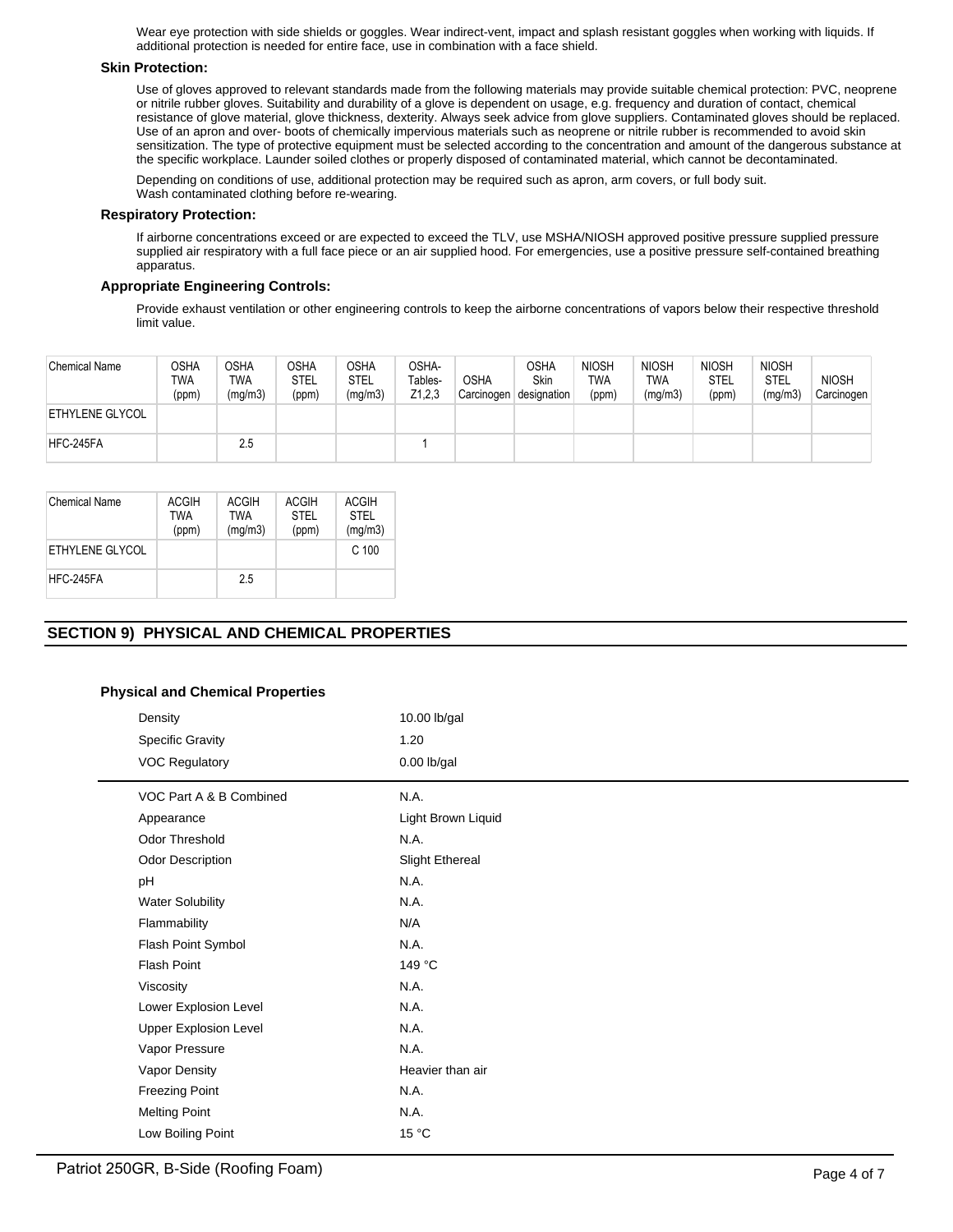| N.A.              |
|-------------------|
| N.A.              |
| N.A.              |
| Slower than ether |
| N.A.              |
|                   |

# **SECTION 10) STABILITY AND REACTIVITY**

# **Stability:**

Material is stable at standard temperature and pressure.

### **Conditions to Avoid:**

Avoid high temperatures, heated material will build pressure and may rupture the container violently.

## **Hazardous Reactions/Polymerization:**

Will not occur.

## **Incompatible Materials:**

This product will react with any material containing active hydrogens, such as water, alcohol, ammonia, amines, alkalis and acids, the reaction with water is slow under 50°C, but is accelerated at higher temperature and in the presence of alkalis, tertiary amines, and metal compounds.

### **Hazardous Decomposition Products:**

Highly unlikely under normal industrial use. Under extreme heat and fire, carbon monoxide, carbon dioxide.

# **SECTION 11) TOXICOLOGICAL INFORMATION**

### **Skin Corrosion/Irritation:**

Causes skin irritation

## **Serious Eye Damage/Irritation:**

Causes eye irritation

## **Carcinogenicity:**

No data available

### **Respiratory/Skin Sensitization:**

No data available

## **Germ Cell Mutagenicity:**

No data available

## **Reproductive Toxicity:**

No data available

## **Specific Target Organ Toxicity - Single Exposure:**

No data available

## **Specific Target Organ Toxicity - Repeated Exposure:**

May cause damage to organs through prolonged or repeated exposure.

**Aspiration Hazard:**

No data available

## **Acute Toxicity:**

No data available

### 0000107-21-1 ETHYLENE GLYCOL

LD50 (oral, rat): 5.89 g/kg; 8.54 g/kg; 13.0 g/kg (5) LD50 (oral, mouse): 7.5 g/kg; 15.28 g/kg (5,6) LD50 (oral, guinea pig): 6.6 g/kg; 11.0 g/kg (5) LD50 (oral, rabbit): 5.0 g/kg (5) LD50 (dermal, rabbit): 9.5 g/kg (6)

# **SECTION 12) ECOLOGICAL INFORMATION**

# **Toxicity:**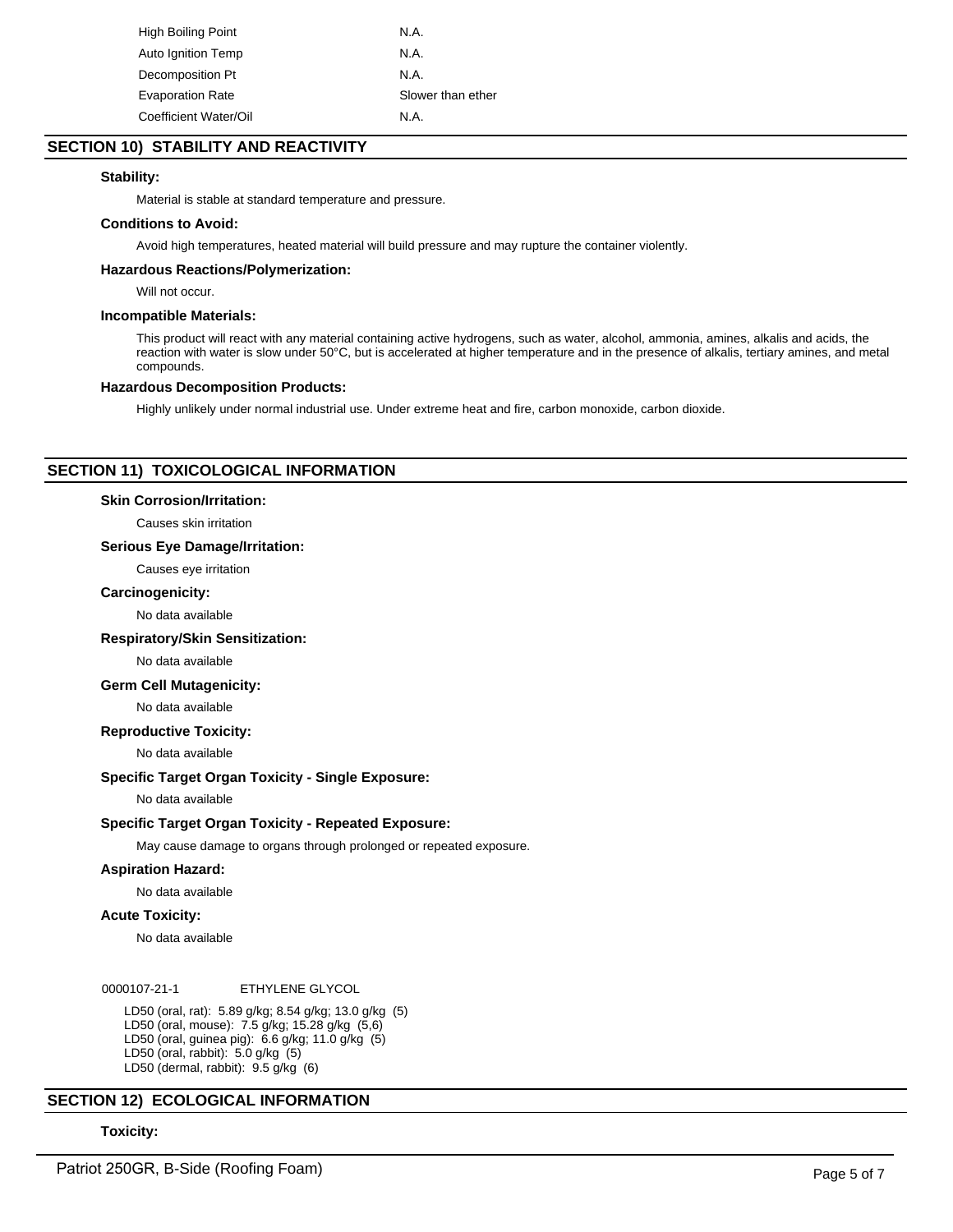No data available.

### **Persistence and Degradability:**

No data available.

# **Bioaccumulative Potential:**

No data available.

#### **Mobility in Soil:**

No data available.

# **Other Adverse Effects:**

No data available.

# **SECTION 13) DISPOSAL CONSIDERATIONS**

#### **Waste Disposal:**

Under RCRA, it is the responsibility of the user of the product, to determine a the time of disposal whether the product meets RCRA criteria for hazardous waste. Waste management should be in full compliance with federal, state, and local laws.

Empty containers retain product residue which may exhibit hazards of material, therefore do not pressurize, cut, glaze, weld or use for any other purposes. Return drums to reclamation centers for proper cleaning and reuse.

# **SECTION 14) TRANSPORT INFORMATION**

# **U.S. DOT Information:**

Not Regulated

## **IMDG Information:**

Not Regulated

# **IATA Information:**

Not Regulated

# **SECTION 15) REGULATORY INFORMATION**

| <b>CAS</b>   | <b>Chemical Name</b>                      | % By Weight | <b>Requlation List</b>                                |
|--------------|-------------------------------------------|-------------|-------------------------------------------------------|
| 0000098-94-2 | <b>DIMETHYLCYCLOHEXYLA</b><br><b>MINE</b> |             | 1.3% - 2.2% SARA312, VOC TSCA                         |
| 0000107-21-1 | ETHYLENE GLYCOL                           |             | 0.0% CERCLA, HAPS, SARA312, SARA313, VHAPS, VOC, TSCA |
| 0000108-01-0 | <b>DIMETHYLETHANOLAMIN</b><br>Ε           |             | 1.3% - 2.2% SARA312, VOC TSCA                         |
| 0000111-46-6 | DIETHYLENE GLYCOL                         |             | 11% - 21% SARA312, VOC TSCA                           |
| 0000460-73-1 | HFC-245FA                                 |             | 5% - 8% SARA312, TSCA                                 |
| 0052019-35-9 | POLYMER WITH<br><b>MANNICH BASE</b>       |             | 10% - 19% SARA312, TSCA                               |

# **SECTION 16) OTHER INFORMATION**

Patriot 250GR, B-Side (Roofing Foam) example 250GR, B-Side (Roofing Foam)